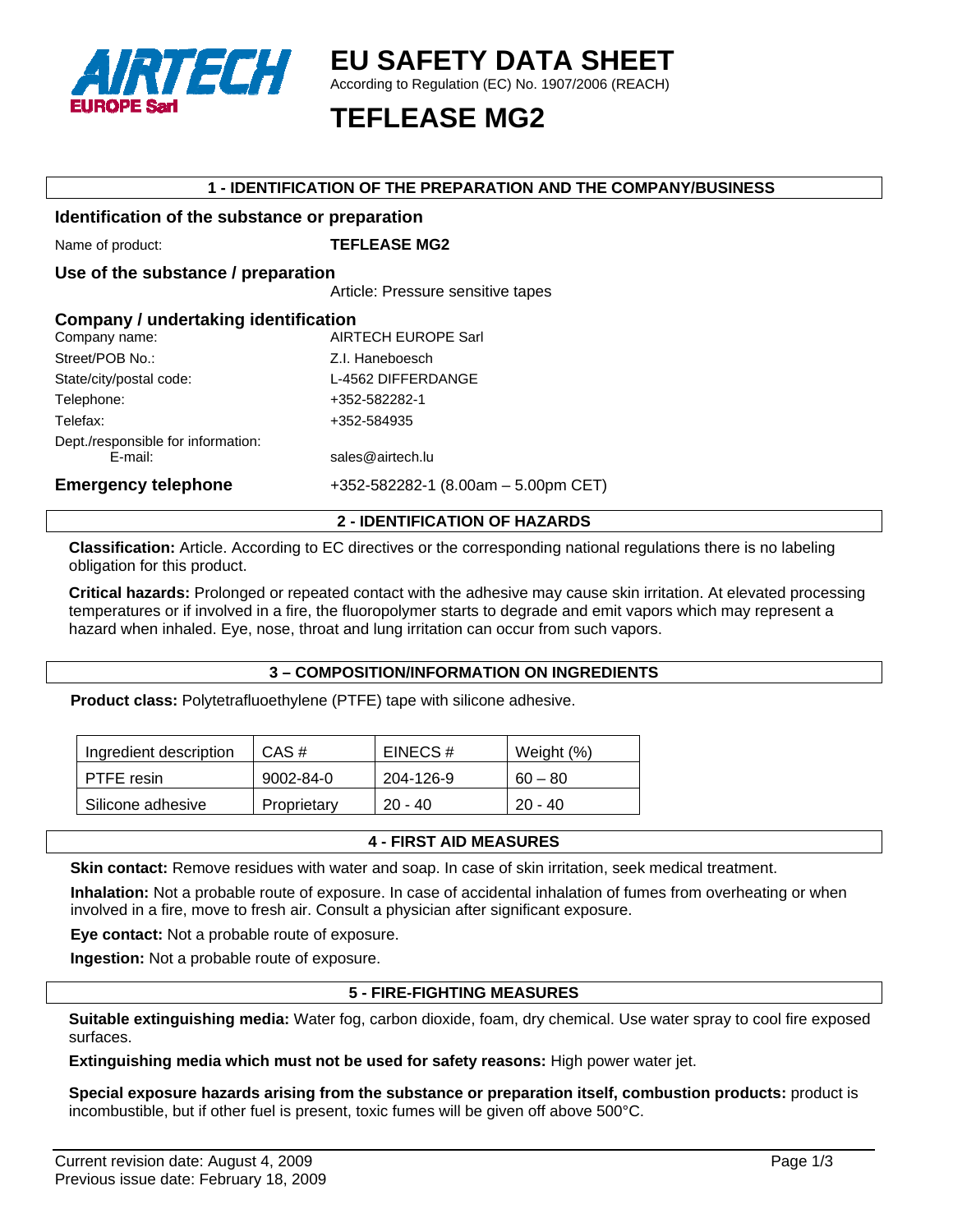

# **EU SAFETY DATA SHEET**

According to Regulation (EC) No. 1907/2006 (REACH)

# **TEFLEASE MG2**

**Special protective equipment:** In the event of fire, wear a self-contained breathing apparatus and complete personal protective equipment.

# **6 – ACCIDENTAL RELEASE MEASURES**

**Environmental precautions:** Do not allow to enter ground water, sewage or drains.

**Cleaning methods:** This material is a solid, it will not spill. Collect the product and store into containers for disposal.

## **7 - HANDLING AND STORAGE**

**Handling:** This product, when used under reasonable conditions or in accordance with Airtech recommendations, should not present a health and safety hazard.

**Storage:** Store in a cool, dry place at 20-25°C.

#### **8 - EXPOSURE CONTROLS/ PERSONAL PROTECTION**

**Exposure controls:** see information in chapter 7, section storage. Overall room ventilation and/or local exhaust is recommended when the product is heated.

#### **Occupational exposure controls:**

Respiratory protection: None required under normal conditions of use. In case of overheating or combustion, use an approved respirator.

Skin protection: None required.

Eye protection: Not a probable route of exposure. Use safety glasses according to EN 166 as a good general safety practice.

Hygiene measures: Wash hands before handling food and at the end of work.

# **9 - PHYSICAL AND CHEMICAL PROPERTIES**

| Appearance:          | Light to dark gray tape      |
|----------------------|------------------------------|
| Odor:                | None                         |
| pH:                  | Not applicable               |
| Solubility in water: | Insoluble.                   |
| Boiling point:       | Not applicable - Non-burning |
| Flash point:         | Not applicable               |
| Specific gravity:    | $2.1 - 2.3$                  |

## **10 - STABILITY AND REACTIVITY**

**Conditions to avoid:** Heating above 260°C without adequate ventilation or respiratory protection.

**Materials to avoid:** Strong oxidizers, acids, bases.

**Hazardous decomposition products:** Polymer fumes. Solid material will not support combustion, but if other fuel is present, toxic and corrosive gaseous products are generated (Hydrogen fluoride and perfluorohydrocarbons). **Additional information:** Product is stable under normal handling and storage conditions.

## **11 - TOXICOLOGICAL INFORMATION**

**After inhalation:** Inhalation of fumes from heating over 260°C may cause polymer fume fever. This presents flu-like symptoms which may include chills and fever. Symptoms may not appear for several hours after exposure and normally disappear within 24 hours.

**After skin contact:** frequently or prolonged contact with skin may cause dermal irritation.